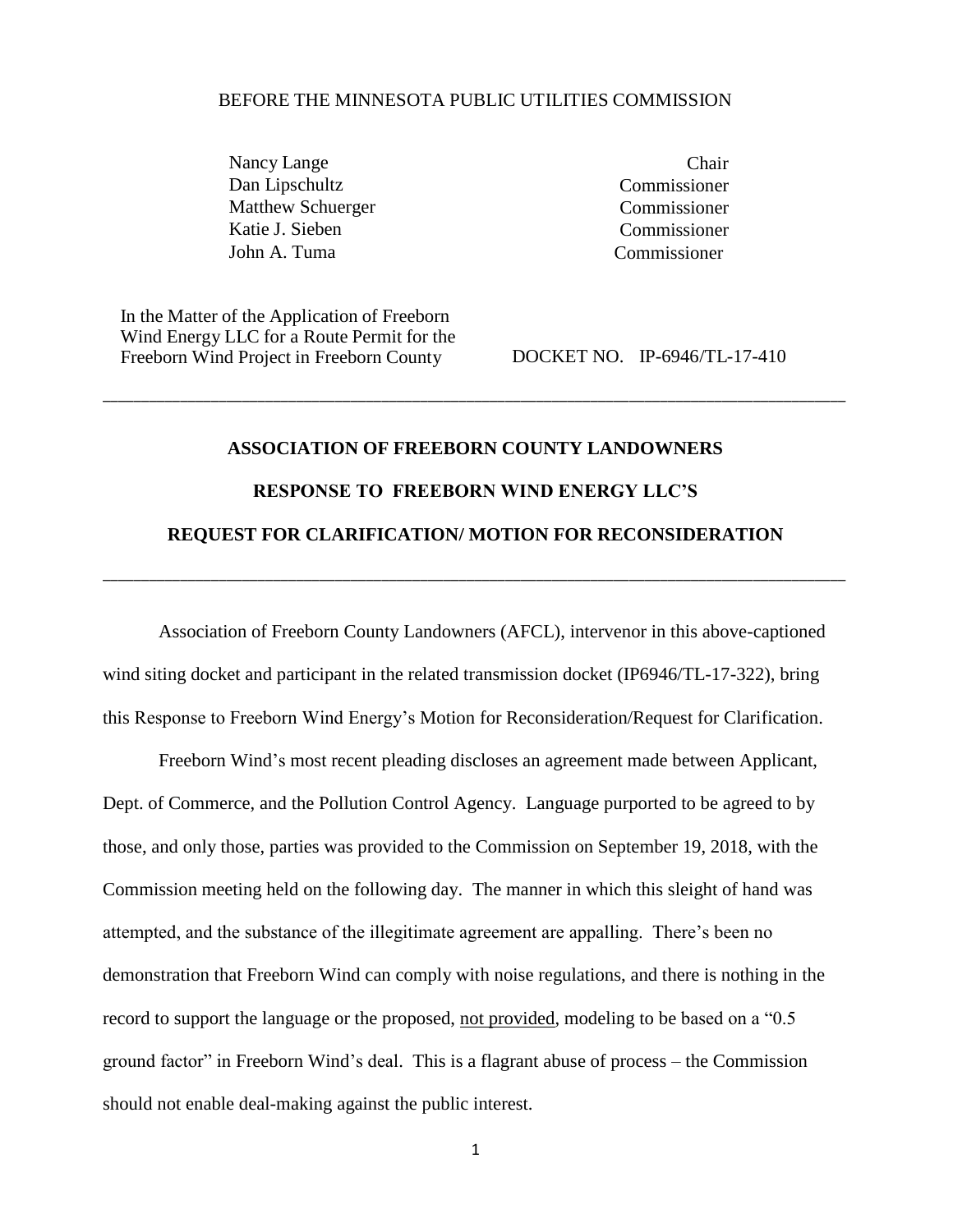# **I. THE COMMISSION ACTIONS ARE IMPROPER**

Whether caught unawares in Freeborn Wind's machinations, or whether participating

knowingly, the Commission's Order and the Agreement leading to it flies in the face of

Commission ethics and integrity rules:

# **7845.0400 CONFLICT OF INTEREST; IMPROPRIETY.**

Subpart 1. General behavior.

A commissioner or employee shall respect and comply with the law and shall behave in a manner that **promotes public confidence in the integrity and impartiality of the**  commission's decision making process.

Subp. 2. Actions prohibited.

Commissioners and employees shall avoid any action that might result in or create a conflict of interest or the appearance of impropriety, including:

A. using public office for private gain;

**B. giving preferential treatment to an interested person or entity;**

C. impeding the efficiency or economy of commission decision making;

**D. losing independence or impartiality of action;**

**E. making a commission decision outside official channels; and**

# **F. affecting adversely the confidence of the public in the integrity of the commission.**

Minn. R. 7845.0400 (emphasis added).

The Commission knew or should have known that something was afoot. At the table were

Bill Grant, Deputy Commissioner, and Frank Kohlasch, MPCA Air Permits, neither of whom

typically appear before the Commission in a site permit deliberation and decision.

Bill Grant was for decades the head of Izaak Walton League Midwest, and Commission Chair Lange was his second in command. Commissioner Schuerger was a frequent contractor with Izaak Walton in the decade that Wind on the Wires was a program of Izaak Walton League before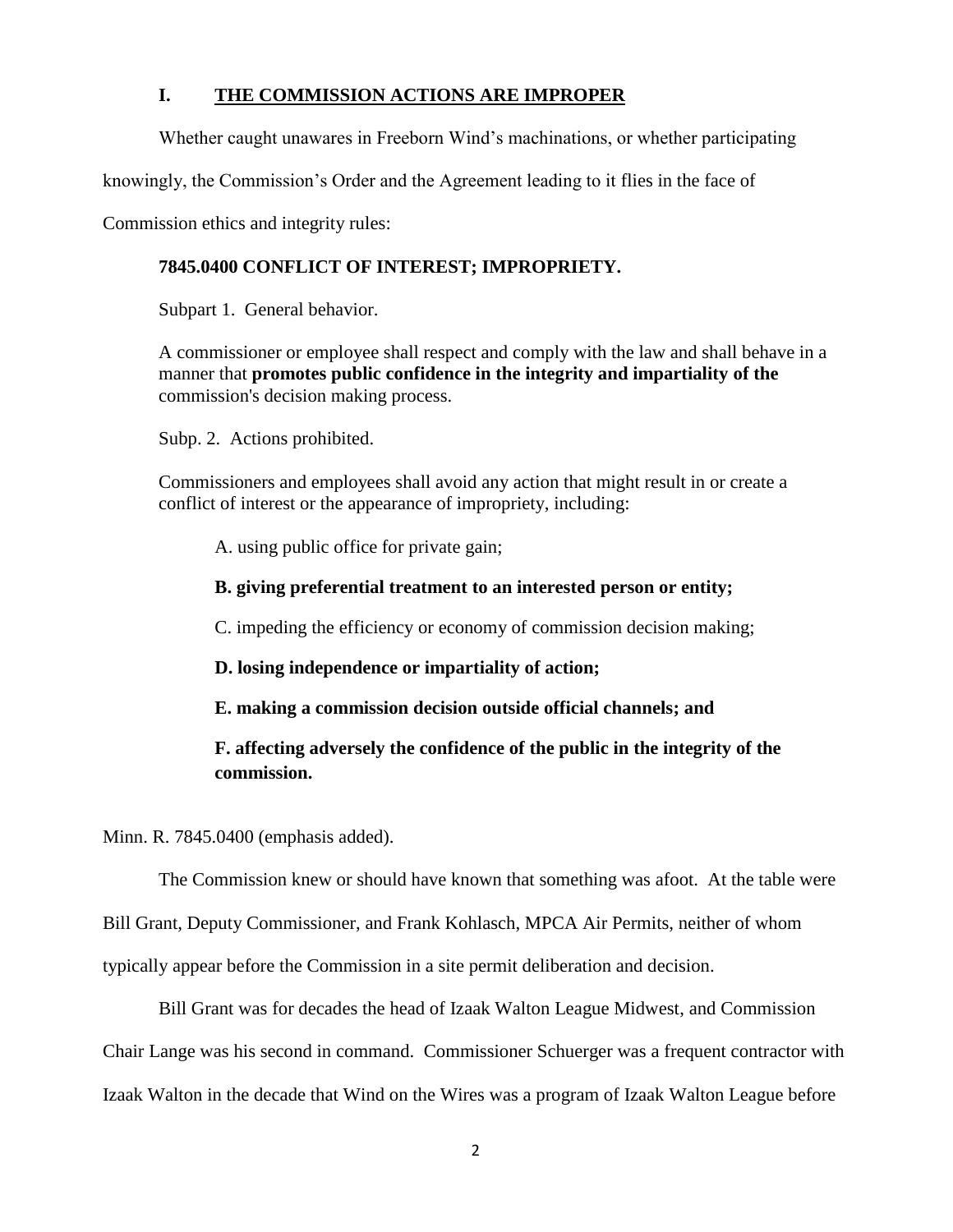spinning off after Grant's appointment as Deputy Commission. Grant is no stranger to dealmaking, deals which often have "unintended consequences" or worse, are not in the public interest. Grant's career has examples of "agreements" including but not limited to the 1994 and 2003 Prairie Island agreements and bills, the TRANSLink agreement, the 2005 Transmission Omnibus Bill paving the way for CapX 2020, and his organization was a recipient of funding for lobbying efforts associated with those agreements. His attempts to force agreements was evidenced in Commerce's meeting with parties regarding Hollydale transmission, an unneeded transmission "solution" to a distribution issue, where he and his agent made a very awkward push for agreement on that project. Now comes this "agreement" with Freeborn Wind, a clear conflict as Commerce is the enforcer of Commission permit violations. Grant's lack of specific knowledge of the docket was evident in his immediate referral to John Wachtler when very basic questions were asked and he could not provide answers. If not directly communicated, Grant's appearance sends a signal to Chair Lange, Commissioner Schuerger, and those aware of Grant's career.

Frank Kohlasch, MPCA, was present, odd in itself because although noise rules are MPCA rules, the agency issuing the permit is the enforcer of permits, in this case, Commerce is the enforcer of noise rules for permits issued by the Commission.<sup>1</sup> The MPCA has no role in enforcement. Kohlasch's appearance and position taken was odder yet, given Kohlasch's letter of September 11, 2018, stating:

First, Freeborn and other wind developers contend that LWECS projects meet the state noise standards in Minn. Rules Ch. 7030.0040 as long as the noise generated from any individual turbine, or a combination of turbines, is below the applicable noise standard, absent the consideration of other sound or noise sources. The MPCA disagrees with this position. The plain language of the adopted standards support the MPCA's position, as the scope of the standards reads "These standards describe the limiting levels of sound established .. .for the preservation of public health and welfare." (Minn. Rule 7030.0040, emphasis added). This position is consistent with the letter sent from the MPCA to the Department of Commerce (DOC) on October 8, 2012, where the MPCA states our interpretation of standards as health-based standards for total, ambient sound. Thus, the MPCA recommends that the Commission should determine compliance of LWECS

 $\overline{a}$ 

 $<sup>1</sup>$  See e.g., Bent Tree complaints, noise measurement studies, and enforcement action, PUC Docket WS-08-573.</sup>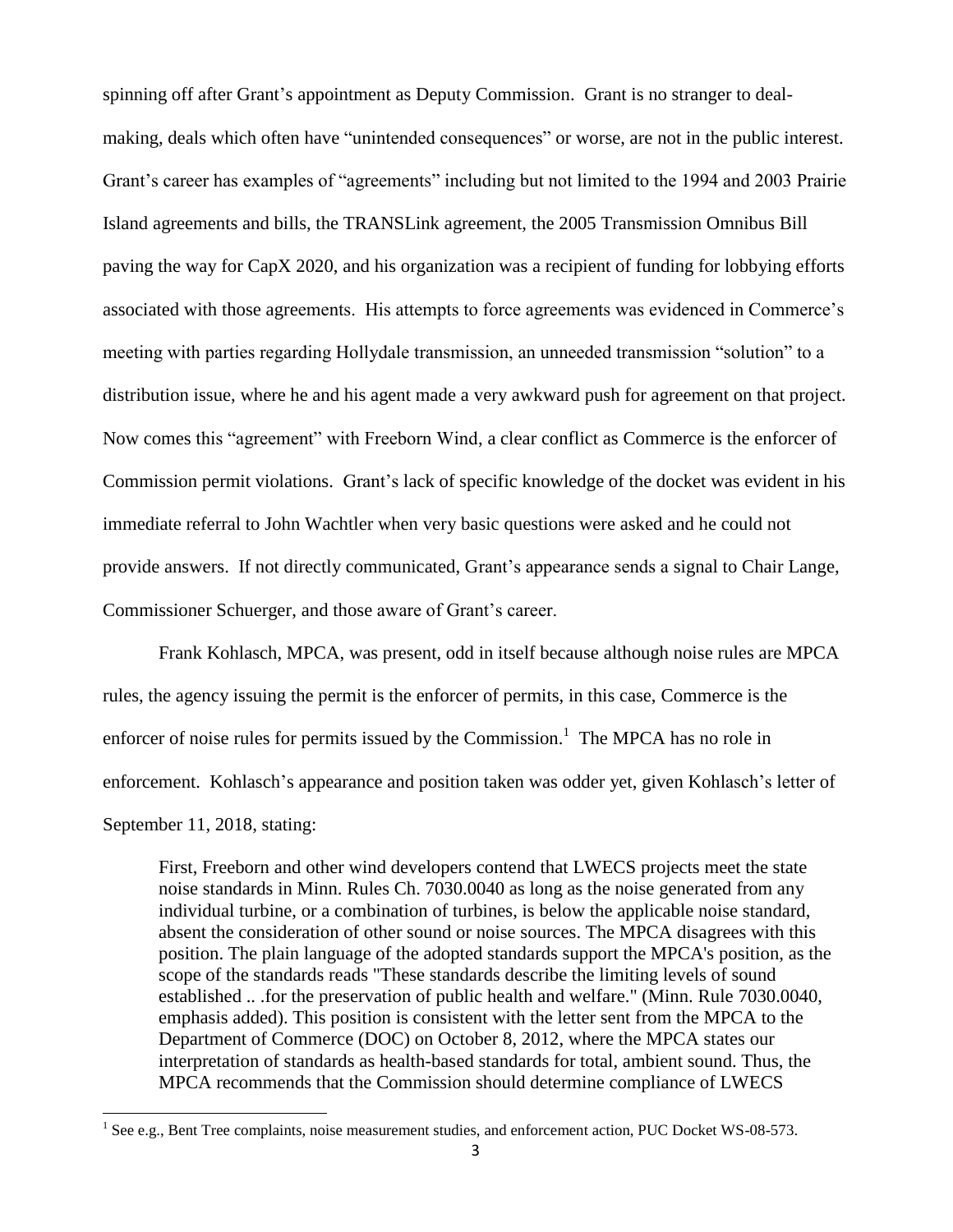projects under the state noise standards by determining if total sound levels at nearby residences or other receptors-that is, existing sound levels plus the additional noise from a given turbine or LWECS project-exceed the standards in Minn. Rules Ch.  $7030.0040$ <sup>2</sup>

The Commission's Order and the "Agreement" are the essence of impropriety.

That letter's statement is consistent with the MPCA's Comment on Commerce's 2012 "Guidance

for Large Wind Energy Conversion System Noise Study Protocol and Report<sup>43</sup>

One of the purposes of EFP guidance document is to "assess the modeling as a predictor of probably compliance with Minnesota noise standards". Related to this is the need to "confirm the validity of the noise modeling…" These comments are related to the use of data for measuring compliance of noise from wind turbines with Minnesota Rules chapter 7030. …

- a) *Modeling.* Developers should not propose projects where total noise is estimated to exceed the noise standards at receptor property. Modeling wind farms before construction should include total noise – turbine noise and background noise as datasets. Then the total monitored noise can be compared to the total modeled noise. If only turbine noise were modeled, then monitored background noise must be applied to adjust the measured noise in order to compare the noise from turbines to the modeled estimates. The monitored noise values are used to compare to the model estimates. They are also used to measure compliance.
- b) *Compliance.* Although the noise rules apply to total noise measured at a wind farm, the culpability of the wind turbines depends on attribution. If noise exceedances are recorded, it is necessary to determine the increment due to the turbine noise. Background noise information is very important to this effort. This is where background data might be "subtracted". Compliance is based on the inclusion of background in total noise, whereas attribution depends on the use of the background information to adjust the measured noise to the source (turbines).

In all cases, the separate datasets should be retained. Future applications of the data for compliance determination may require the use of all three – total, turbine only, and background. The integrity of separate background measurements is also important for communicating with residents (or other receptors) about the noise from the wind farm and the addition (large or small) to the pre-existing non-turbine noise.

Id., EERA-9, Appendix A, MPCA Comments on the draft OC-EFP Guidance for LWECS Noise Study Protocol.

During the Freeborn Wind evidentiary hearing, it was discerned that Freeborn Wind had not

produced the requisite background modeling, and the ALJ Ordered Freeborn Wind to produce that

 $\overline{\phantom{a}}$ 

<sup>&</sup>lt;sup>2</sup> Kohlasch Letter to Commission, September 12, 2018 (eDockets  $\# 20189 - 146351 - 01$ ).

<sup>&</sup>lt;sup>3</sup> Freeborn Wind hearing exhibit EERA-9, Appendix A, "Guidance for Large Wind Energy Conversion System Noise Study Protocol and Report " eDocket # 20183-140949-02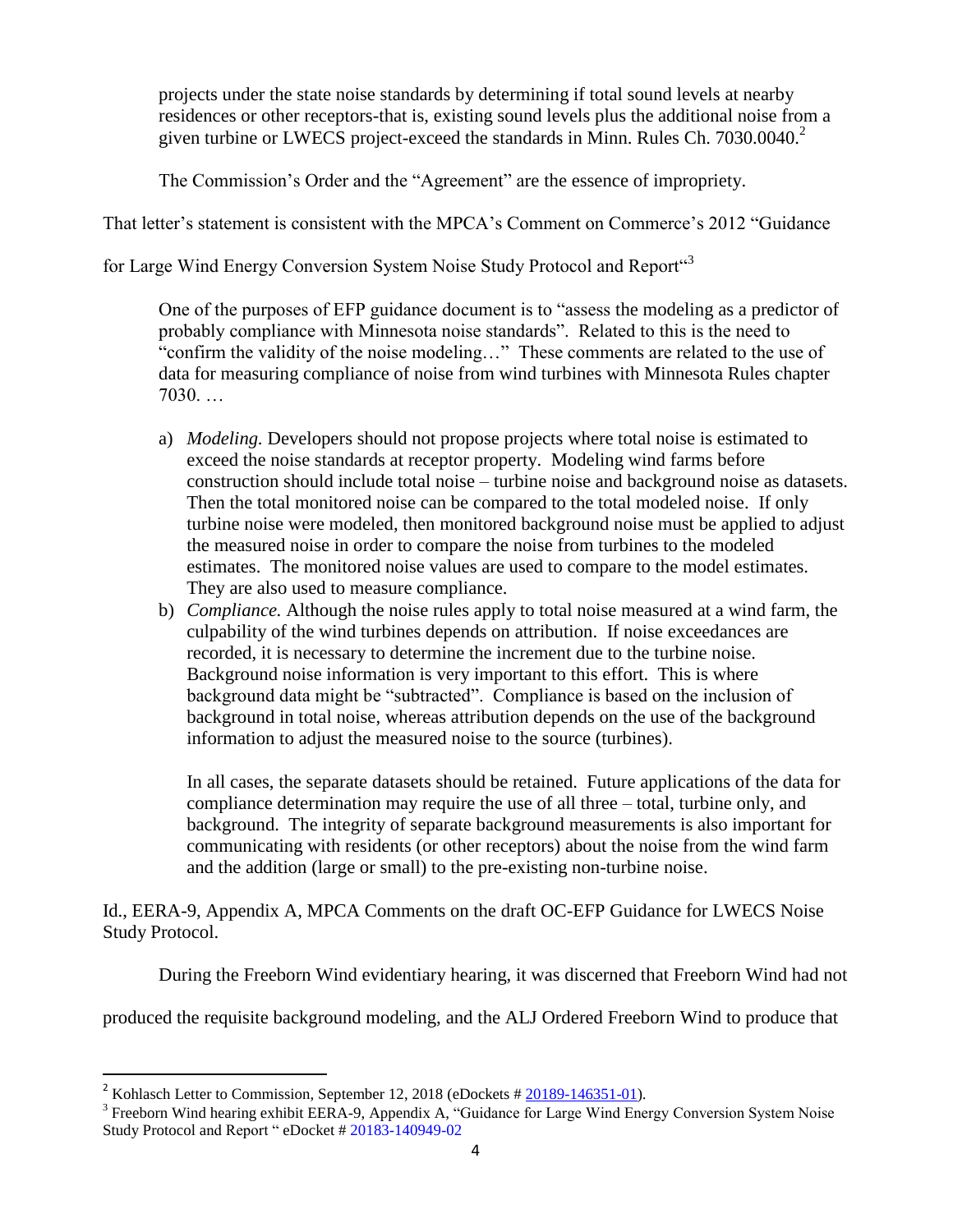ambient modeling within one week of the close of the hearing. Freeborn Wind did indeed produce

the modeling, and produced it within one week.<sup>4</sup> However, it was after the hearing, there was no

opportunity to vet this information in the contested case proceeding.

The ALJ's Conclusions and Recommendation were clear, and offered an opportunity for

Freeborn Wind to demonstrate it can meet the noise requirements of Minn. R. 7030.0040:

5. The Applicant failed to demonstrate, by a preponderance of the evidence, that the Project complies with Minn. R. 7030.0040. Therefore, the Project does not comply with criteria set forth in chapter 216F and section 216E.03, subdivision 7 of the Minnesota Statutes and chapter 7854 of the Minnesota Rules.

9. **Should the Applicant demonstrate that it can meet the requirements of Minn. R. 7030.0040,** the Project, with the Draft Site Permit conditions and the amended and additional Permit Conditions and Special Conditions to sections 4.2, 5.2, 5.2.25, 7.2, 7.4, and 11.1, as described at paragraphs 543 through 550 of this Report, would satisfy the site permit criteria for an LWECS in Minn. Stat. § 216F.03 and meet all other applicable legal requirements.

# **RECOMMENDATION**

Based upon these Conclusions of Law, the Administrative Law Judge respectfully recommends that the Commission deny the site permit to Freeborn Wind Energy, LLC to construct and operate the up to 84 MW portion of the Freeborn Wind Farm in Freeborn County, Minnesota. In the alternative, the Administrative Law Judge respectfully **recommends that the Commission provide Freeborn Energy, LLC with a period of time to submit a plan** demonstrating how it will comply with Minnesota's Noise Standards at all times throughout the footprint of the Freeborn Wind Project.

ALJ Recommendation, pps. 118-119. Paragraph 9 above would require the demonstration that it

would satisfy the criteria prior to issuance of a permit. The above Recommendation was issued

May 14, 2018, and the Commission's deliberation and decision was not until September 20, 2018,

over four months after the Recommendation was issued. Freeborn Wind produced nothing in those

4+ months, produced no demonstration it could meet the requirements of Minn. R. 7030.0040, in

fact, it produced nothing at all.

 $\overline{a}$ 

That was May 14, 2018. **FOUR MONTHS LATER**, having done nothing to "demonstrate that it can meet the requirements of Minn. R. 7030.0040," and at the  $11<sup>th</sup>$  hour before the

<sup>&</sup>lt;sup>4</sup> FR-18, Affidavit of Mike Hankard and Noise Tables, 20183-140712-03.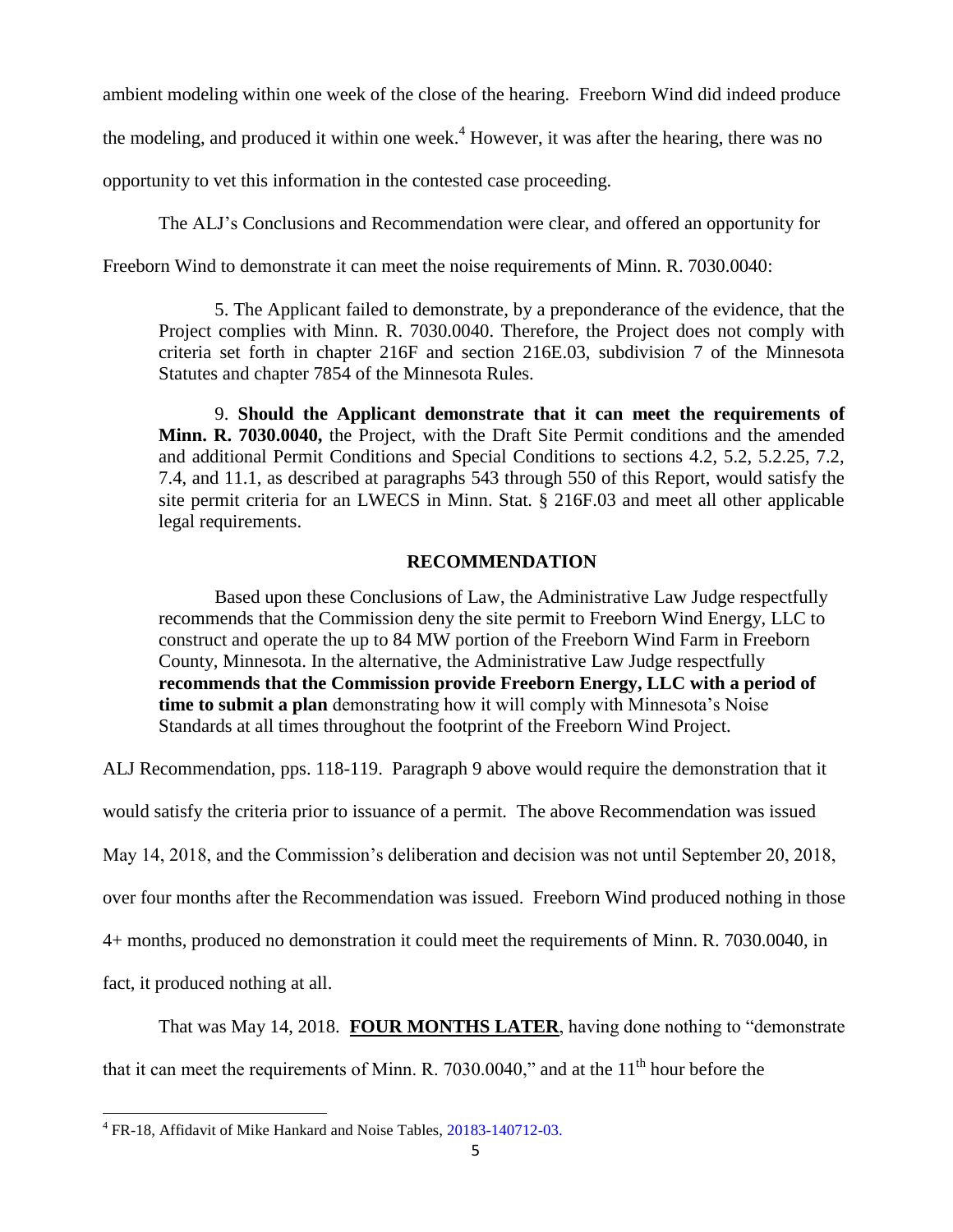Commission meeting, Freeborn Wind filed its "proposal." Then in January, **EIGHT MONTHS** 

**LATER**, Freeborn Wind announces there was an agreement between Freeborn Wind, the Dept. of Commerce, and the MPCA. Freeborn Wind then complains that the written Order did not completely adopt their agreement. The full agreement and its terms have not been made public, and AFCL agrees that clarification is in order, and more correctly, disclosure that should have been made by Freeborn Wind, Commerce, and MPCA prior to the Commission meeting.

## **II. INFORMATION REQUEST AND DATA PRACTICES ACT REQUESTS ARE PENDING.**

AFCL has filed an Information Request to Freeborn Wind, and has filed Data Practices Act Requests to the Dept. of Commerce and MPCA seeking disclosure of the details of the agreement. Exhibit A, IR and DPA Requests. Commerce and MPCA have acknowledged receipt of the Data Practices Act Requests and are working on responses. There's been no word from Freeborn Wind.

Freeborn Wind seems to be complaining that it did not get all it wanted, all that was agreed to by Freeborn and two agencies, neither of which are parties in this docket. The Dept. of Commerce does not intervene in siting dockets, and though the Minnesota noise standard/rules are "hosted" by the MPCA, the MPCA has no role in wind noise evaluation or enforcement. On what authority are these three making this agreement? On what authority do they make an agreement, unsupported by the record? On what authority would Commerce, "the enforcer" for the Commission make an agreement to give Freeborn Wind latitude to violate the state's black letter noise standards? What was the Commission's involvement? Was this agreement related to unreported ex parte contact? What did the Commissioners and staff know, and when?

# **III. THE COMMISSION'S DECISION AND "AGREEMENT" MAKE A MOCKERY OF PUBLIC PROCESS.**

The Commission's decision is contrary to the Administrative Law Judge's Recommendation, and is unsupported by the record. The Commission's shift of noise modeling and development of a decommissioning plan to post-permit activities outside of public view are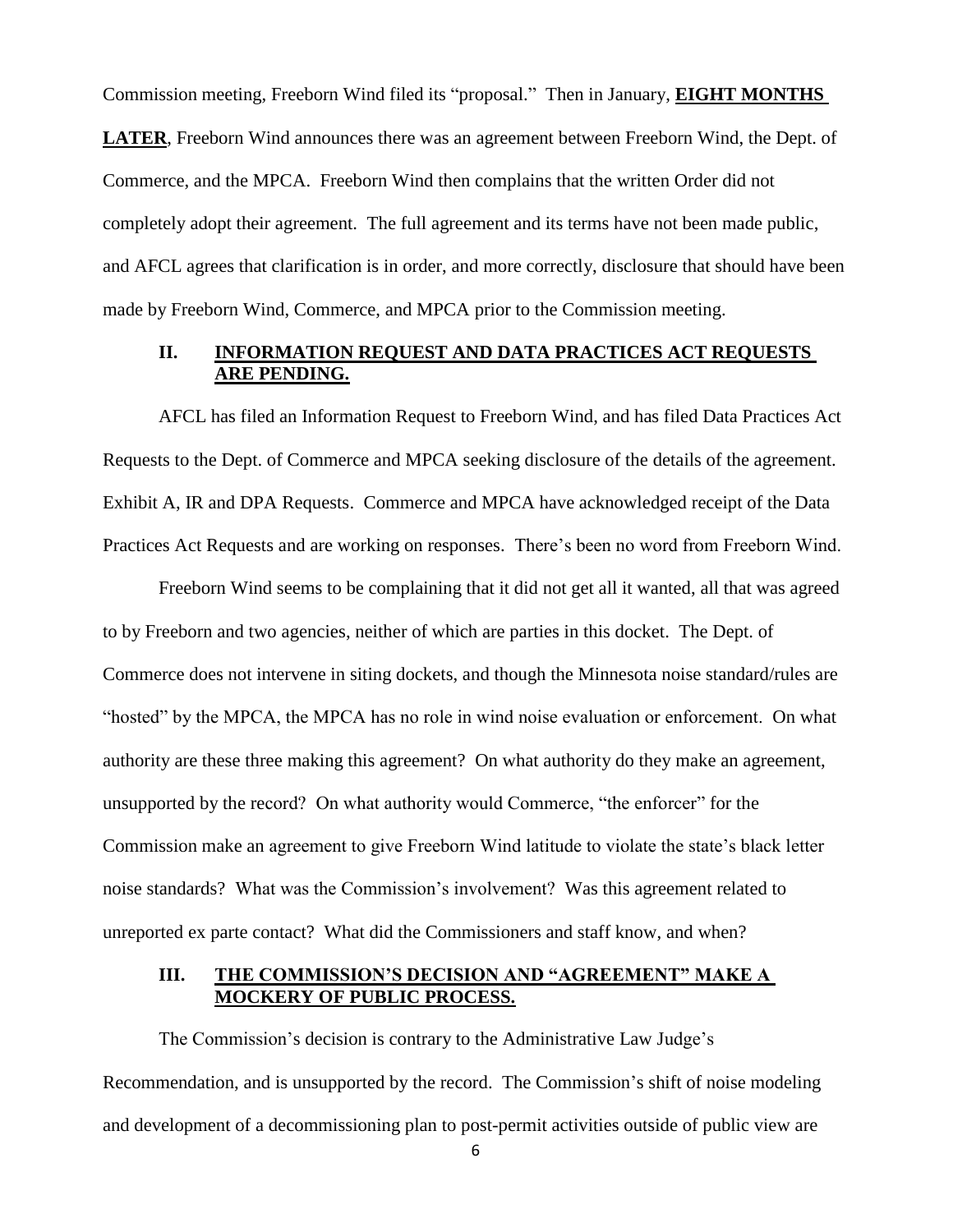contrary to the Commission's mission and rules regarding impropriety.

Freeborn Wind's Request/Motion states that:

Freeborn Wind's September 19, 2018, Late-Filed proposal for Special Conditions Related to Noise outlines the agreement reached between Freeborn Wind, the Department and the MPCA on this issue.

Freeborn Wind Request/Motion, p. 3. **The letter did not disclose an agreement.**

Freeborn Wind goes on to complain about sections 4.3, 6.0-6.2, and 7.4, and is stating that

the Commission's decision was not what they had agreed to, saying it:

… proposed replacing Sections 7.4.1 and 7.4.2 from Staff Briefing Papers with Sections 6.1 and 6.2, which provided that wind turbine-only sound levels at receptors not exceed 47  $dB(A)$  L<sub>50</sub>-one hour, and reinstating language from Section 7.4 of the Draft Site Permit, which calls for any post-construction noise mitigation to be conducted in consultation with the Department. During oral argument, both the Department and MPCA supported Freeborn Wind's proposed special conditions.

Freeborn Wind Request/Motion, p. 3, eliminating Section 7.4.1 and most of Section 7.4.2. What is

the result of gutting the "Noise Studies" section of the Permit? What is the result of setting up

Noise Modeling and Post-Construction Noise Monitoring as a "Special Condition" rather than a

standard condition of compliance with noise standards? **Again, Freeborn Wind, Commerce, and**

#### **the MPCA didn't disclose an agreement or that their support was part of an agreement.**

At the September 20, 2018 Commission meeting, Freeborn Wind produced a chart, not in

the hearing record, not verified, and not eFiled until October 3, 2018 after an Information Request:

| <b>Turbine</b><br>Level<br>(dBA) | Ambient<br>Level<br>(dBA) | Total<br>Level<br>(dBA) | <b>Turbine</b><br>Contribution<br>(dBA) | Total<br>Above<br>50 dBA? | AND<br><b>Turbines</b><br>Cont >3 dB? |           |
|----------------------------------|---------------------------|-------------------------|-----------------------------------------|---------------------------|---------------------------------------|-----------|
| 47                               | 40                        | 48                      | 7.8                                     | ---                       | ---                                   |           |
| 47                               | 41                        | 48                      | 7.0                                     |                           | ₩.                                    |           |
| 47                               | 42                        | 48                      | 6.2                                     |                           | --                                    |           |
| 47                               | 43                        | 48                      | 5.5                                     | $\overline{\phantom{a}}$  | $\overline{\phantom{a}}$              |           |
| 47                               | 44                        | 49                      | 4.8                                     | ÷                         | $\overline{\phantom{a}}$              |           |
| 47                               | 45                        | 49                      | 4.1                                     |                           | ī                                     |           |
| 47                               | 46                        | 49.5                    | 3.5                                     |                           | ST.                                   |           |
| 47                               | 47                        | 50.0                    | 3.0                                     | YES                       |                                       |           |
| 47                               | 48                        | 51                      | 2.5                                     | <b>YES</b>                | I                                     |           |
| 47                               | 49                        | 51                      | 2.1                                     | YES                       | 2                                     |           |
| 47                               | 50                        | 52                      | 1.8                                     | <b>YES</b>                | $\mathbb{Z}^n$                        |           |
| 47                               | 51                        | 52                      | 1.5                                     | <b>YES</b>                | $\overline{\phantom{a}}$              |           |
| 47                               | 52                        | 53                      | 1.2                                     | <b>YES</b>                | Service C                             |           |
| 47                               | 53                        | 54                      | 1.0                                     | <b>YES</b>                | $\overline{\phantom{0}}$              |           |
| 47                               | 54                        | 55                      | 0.8                                     | YES                       | --                                    | Invenergy |
| 47                               | 55                        | 56                      | 0.6                                     | <b>YES</b>                | ---                                   |           |

#### 7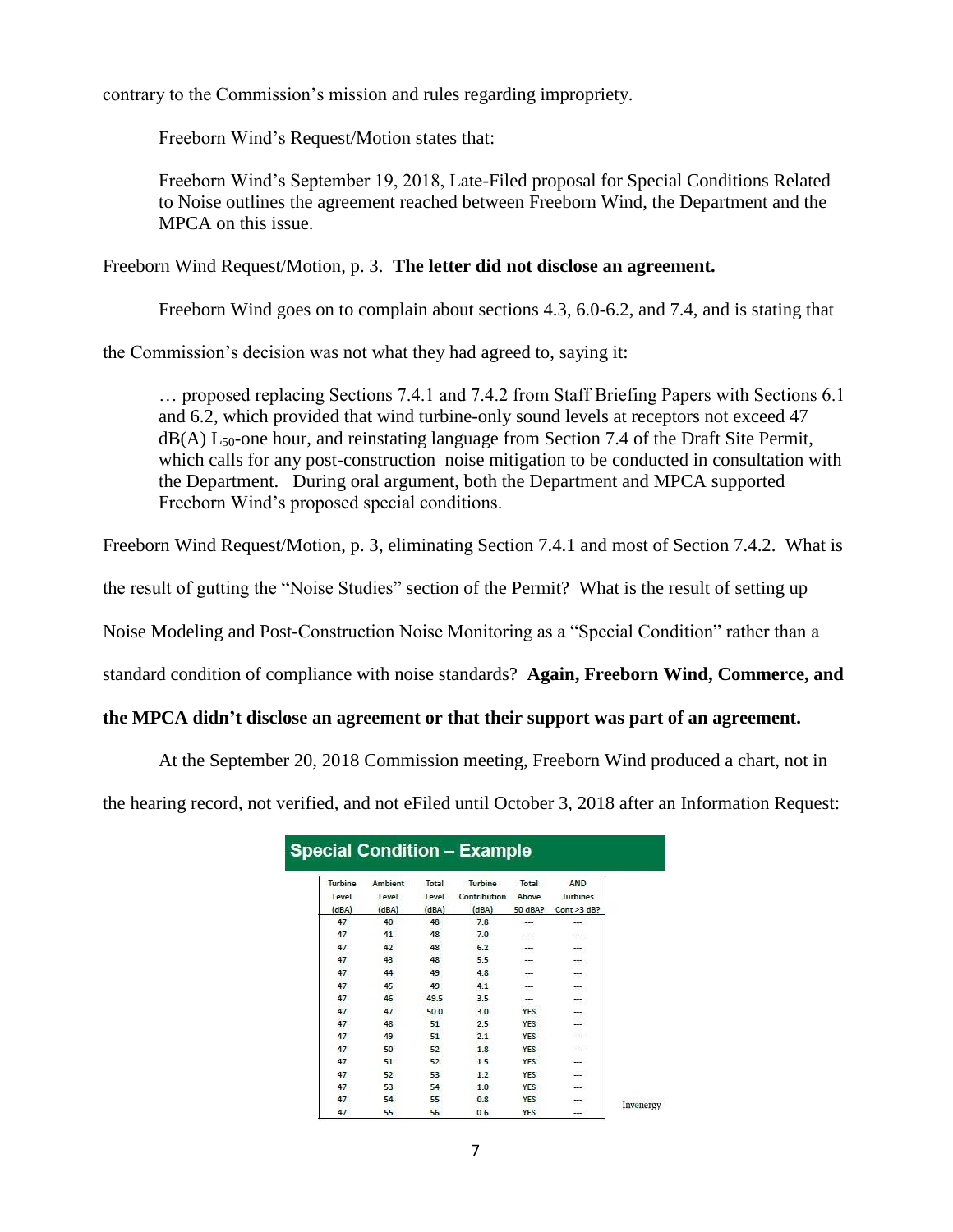The chart above is an "example," and not evidence. There is no indication of the origin of this chart, there is no indication of distance, no map of sound contours, it is just numbers put in a column with the inexplicable "Turbine Level (dBA)" set at 47. This chart has no meaning, contains numbers pulled out of the air, yet it was put on the screen (though not visible, check the video), discussed as if it were meaningful, not eFiled until after the fact, only after a request.

Those that are formal parties devoting much time and effort to this docket, i.e., AFCL and KAAL, were not notified of discussions, were not notified of an agreement, and had no opportunity to participate, review or meaningfully comment on the proposal, much less be informed that it was an agreement.

Who knew about this agreement? At what time and when? Was this agreement the result of prohibited ex parte contact? Were Commissioners and Commission staff as surprised as parties were? Who will be privy to and review the noise modeling? Who will be privy to and review the decommissioning plan? Apparently not the public, and apparently not the parties to this proceeding -- we're left in the dark. That is shameful.

"The commission shall adopt broad spectrum citizen participation as a principal of operation." Minn. Stat. §216E.08. This deliberation, decision, and written order is a blatant example of the Commission enabling Freeborn Wind, Commerce, and the MPCA to go behind closed doors and pervert the process. The Commission failed in its statutory duty, threw its rules of conflict and impropriety out the window, and at best enabled this abuse of process on the part of Applicants, Commerce, and the MPCA, at worst, knowingly allowed this perversion of process.

# **A. Noise modeling and review is a part of the public permitting process.**

Noise modeling and review is to be part of the public process, part of the record, not a postpermit activity. Agencies play an important part of this review, in this case, the work of the Dept. of Commerce. The MPCA's view of ambient/background noise is in the record, attached to Commerce's 2012 Guidance, a Commerce exhibit, discussed at length in the record. EERA-7.

8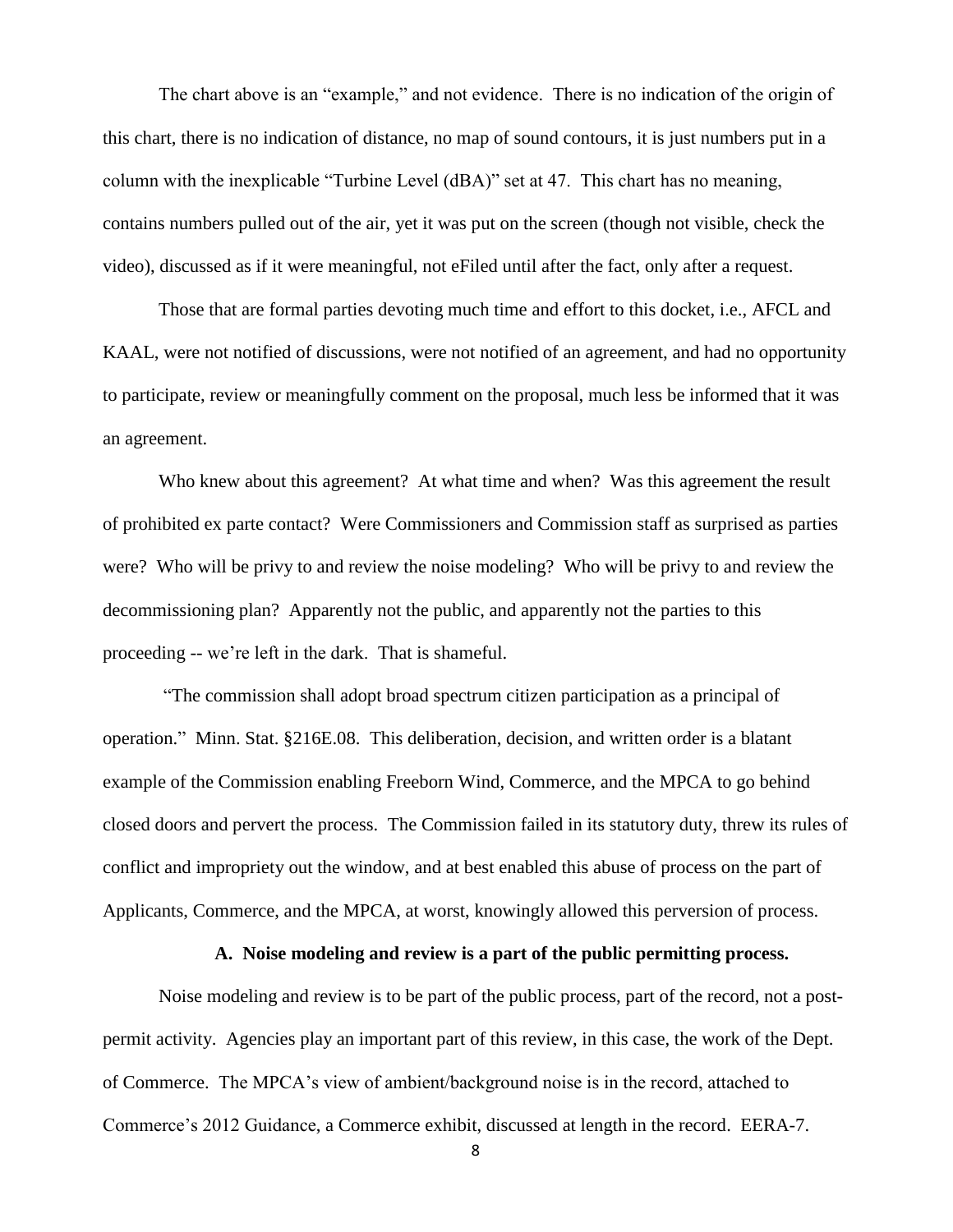MPCA's comment states that ambient noise is to be included in the modeling... See EERA 7, and Transcript surrounding that discussion. A 180 reversal on the part of the MPCA and Commerce is not consistent with the record. In September, after the February hearing and entry of EERA 7 and testimony, after the hearing record had closed, and not long before the Commission deliberation and decision September 20, 2018, MPCA's Frank Kohlasch submitted a letter, also noting that ambient noise was to be included:

First, Freeborn and other wind developers contend that LWECS projects meet the state noise standards in Minn. Rules Ch. 7030.0040 as long as the noise generated from any individual turbine, or a combination of turbines, is below the applicable noise standard, absent the consideration of other sound or noise sources. The MPCA disagrees with this position. The plain language of the adopted standards support the MPCA's position, as the scope of the standards reads "These standards describe the limiting levels of sound established...for the preservation of public health and welfare." (Minn. Rule 7030.0040, emphasis added). This position is consistent with the letter sent from the MPCA to the Department of Commerce (DOC) on October 8, 2012, where the MPCA states our interpretation of standards as health-based standards for total, ambient sound. Thus, the MPCA recommends that the Commission should determine compliance of LWECS projects under the state noise standards by determining if total sound levels at nearby residences or other receptors - that is, existing sound levels plus the additional noise from a given turbine or LWECS project -- exceed the standards in Minn. Rules Ch. 7030.0040.

Exhibit B, Kohlasch Letter, 9/12/2018. Freeborn Wind moved that the letter be stricken.

Just one week later at the Commission meetin, there was a 180 degree reversal on the part of MPCA from this September 12, 2018 letter. The MPCA's position at the September 20, 2018 Commission meeting is not consistent  $-$  it is not consistent with MPCA statements in comments in the record, either the MPCA Comment attached to the 2012 Guidelines, or the post-hearing September 12, 2018 MPCA/Kohlasch letter. The back-room in-the-dark "agreement" between Freeborn Wind, Commerce, and MPCA must be rejected.

## **B. Decommissioning information and plan is to be part of the public process.**

Decommissioning information is to be provided in the Application, but wasn't provided by Freeborn Wind, and Commerce and the Commission let that omission slide. The Commission has been developing expertise in decommissioning, from decommissioning plans to the actual decommissioning of wind turbines, now occurring in southwest Minnesota. What has the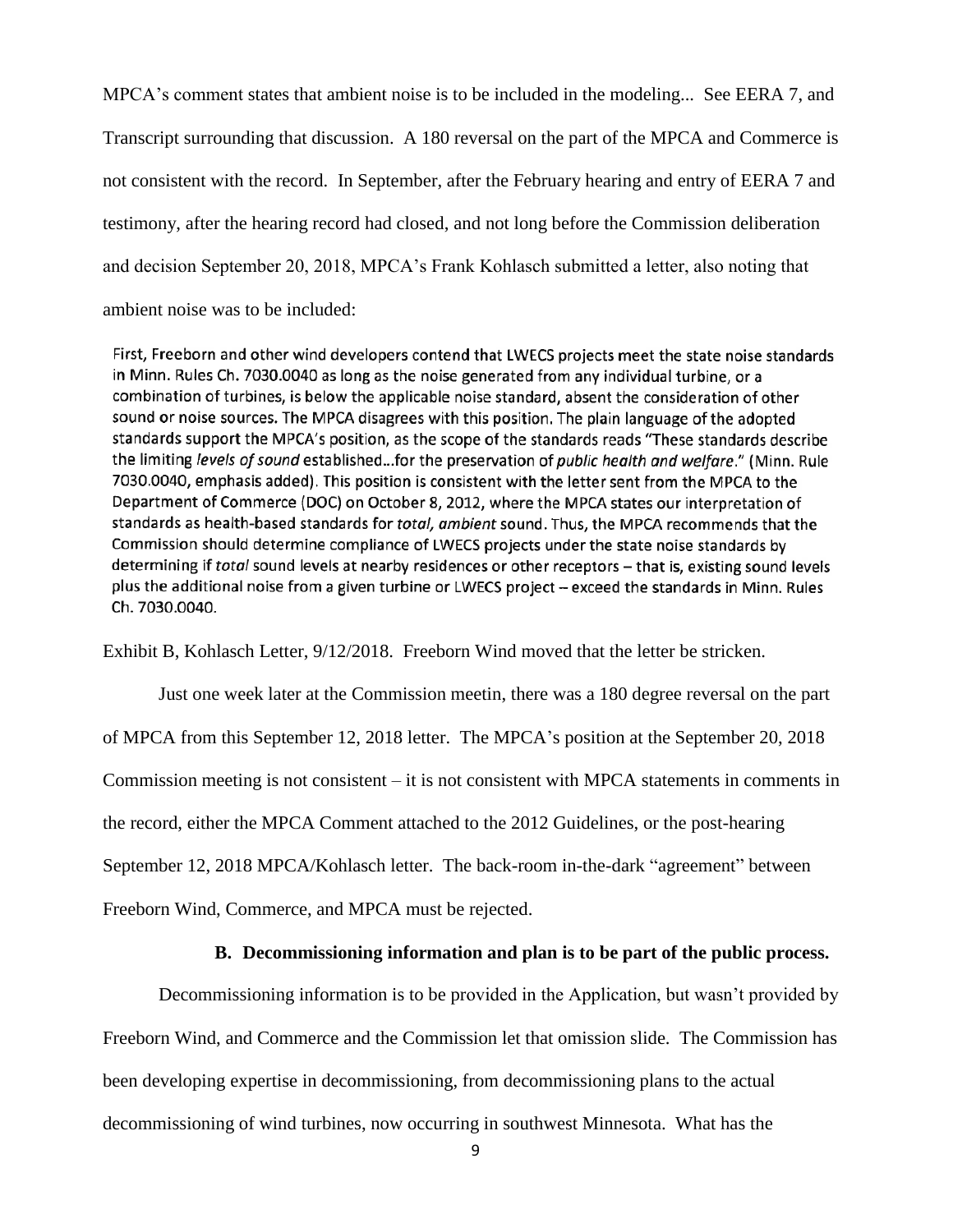Commission learned about decommissioning? In this case, the Commission has disregarded its

expertise and acted against interest in permitting a project that has not provided information on

decommissioning – a "build now – worry later" stance. As has been said before, there is usually

great deference to an agency's expertise, but that deference only goes so far.

The decommissioning information to be included in an application:

#### **Subp. 13. Decommissioning and restoration.**

The applicant shall include the following information regarding decommissioning of the project and restoring the site:

A. the anticipated life of the project;

B. the estimated decommissioning costs in current dollars;

C. the method and schedule for updating the costs of decommissioning and restoration;

D. the method of ensuring that funds will be available for decommissioning and restoration; and

E. the anticipated manner in which the project will be decommissioned and the site restored.

Minn. R. 7854.0500, Subp. 13.

Despite the Commission's and Commerce's disregard for the rule, and despite failure of the

Applicants to provide the required information in the course of the proceeding, the Commission granted the permit with language amendment in the permit regarding decommissioning. Freeborn Permit, p. 23-24. The language acknowledges Minn. R. 7854.0500, Subp. 13. The Commission did not establish a requirement that the information and decommissioning plan be provided to parties or the public, there is no process for review for adequacy, and no specifics on requirements

for financial assurance.

No permit should be granted until a thorough decommission plan has been vetted and financial assurance has been provided, opened for comment, and reviewed by Commerce, the public, and the Commission, as contemplated by the requirement that decommissioning information be in the application.

# **IV. A CHANGE IN GROUND FACTOR FROM 0.0 TO 0.5 IS AN MATERIAL**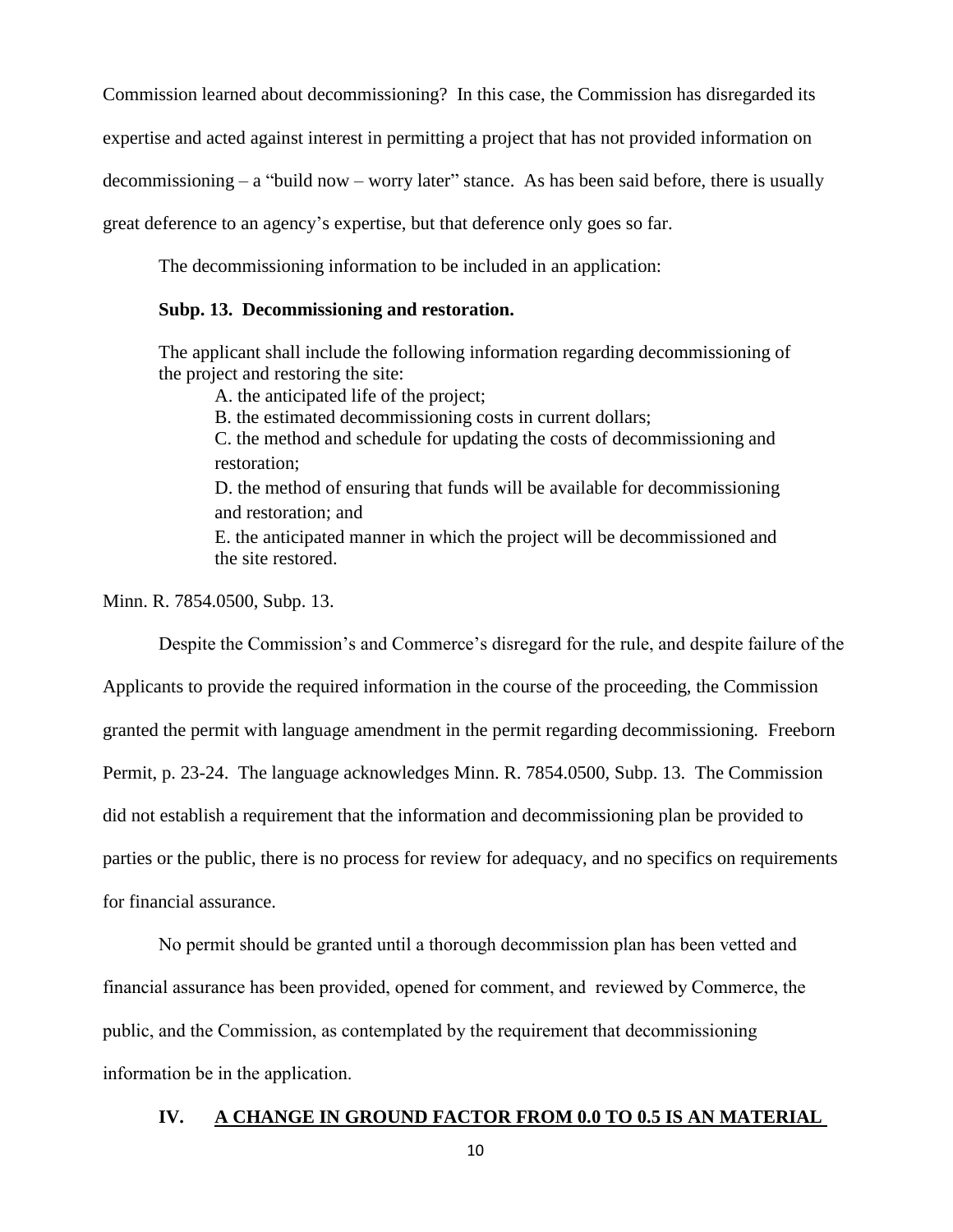#### **AND IMPERMISSIBLE CHANGE, UNSUPPORTED BY EVIDENCE.**

The September 19, 2018 proposal from Freeborn Wind contained terms that likely had no meaning to the Commission, in particular the shift in the "ground factor" assumption. The Commission should have expertise in this area, but lack of expertise shows in the Commission's failure to address the changed ground factor from 0.0 to 0.5, which will result in a material change in modeling results.

The "ground factor" is an input in modeling that represents the character of the ground under the project, and the predicted absorption of sound by ground with that characteristic. The record in the Freeborn Wind docket was at all times based on the "conservative" ground factor of 0.0, an assumption of high reflectivity, and no absorption.<sup>5</sup> This was an often repeated assumption, with Freeborn Wind pointing out over and over that it was good modeling because it was modeling based on a conservative primary assumption. Testimony of Freeborn's expert Hankard stated repeatedly how important use of that 0.0 ground factor assumption was, that the conservative nature of the modeling was to assure that the standard would be met. The testimony, discovery, cross examination, briefing, and the ALJ's Recommendation regarding noise were all based on this 0.0 ground factor assumption.

In testimony in Wisconsin's Badger Hollow docket, on January 16, 2019, Invenergy's noise expert Hankard was asked why a ground factor of 0.5 was used for a solar project, and not a 0.0 ground factor, considering frozen winters and reflective nature of solar panels. <sup>6</sup> He answered that 0.0 was used for wind projects, because they are so high off the ground. He also testified that gradients may be used, 0.0, 0.1, 0.2, 0.3. 0.4, 0.5, etc., that it is not binary, either 0.0 or 0.5.

On September 19, 2018, Freeborn Wind unexpectedly proposes changing that ground factor assumption to 0.5 for this wind project. **No modeling has been produced in the record with that** 

 $\overline{\phantom{a}}$ 

 $<sup>5</sup>$  See Tr. Vol 1 and 2, search for" 0.0", "conservative", and "ground factor" for repeated references.</sup>

<sup>&</sup>lt;sup>6</sup> The transcript of this exchange with Hankard will be released Friday, January 18, and will be eFiled when released.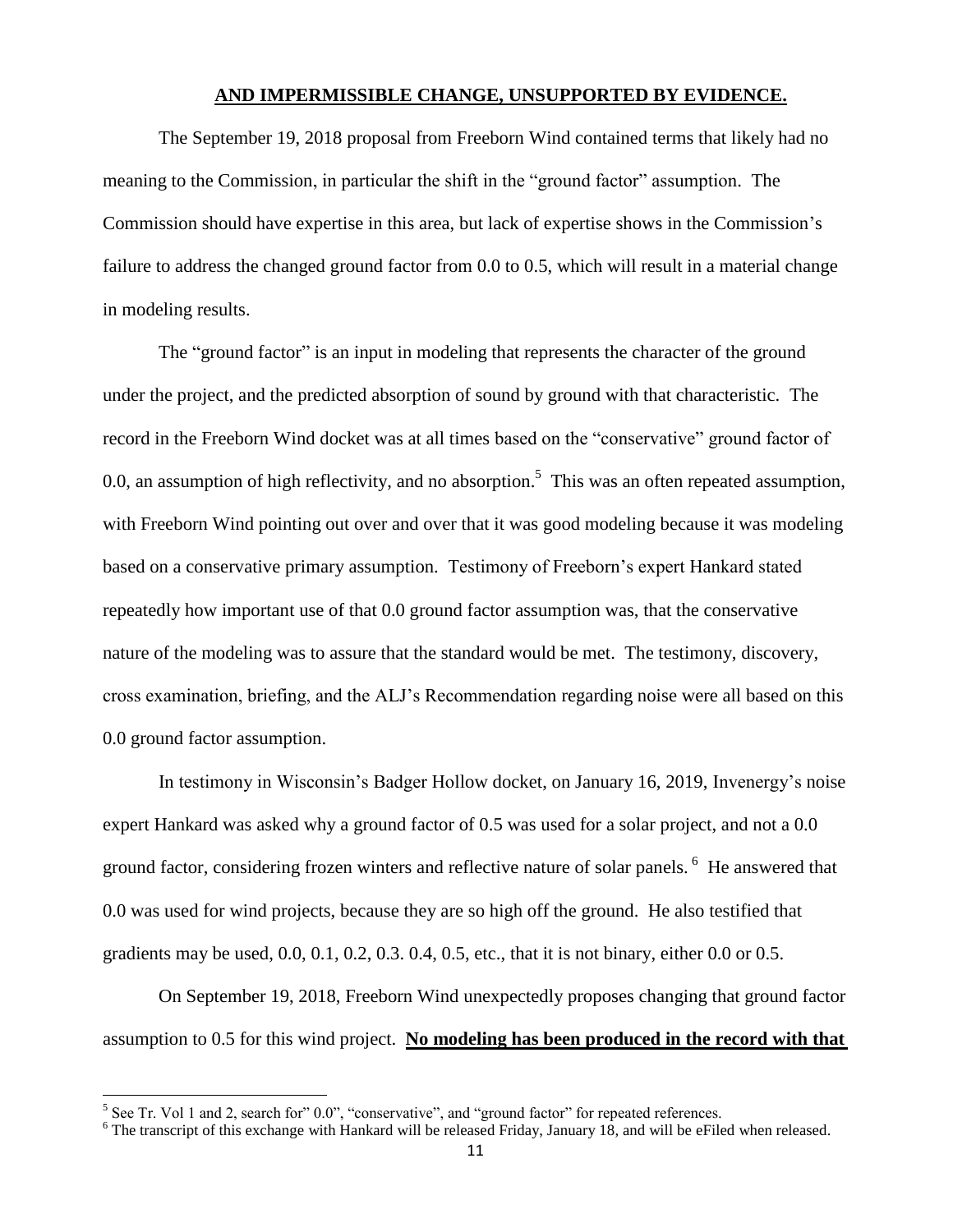**ground factor of 0.5**, **NONE**. No modeling was produced for the Commission meeting. It is not an issue of "substantial" evidence. There is **no** evidence in the record showing the difference in modeling results with that significant change. The record does not support adoption of this sudden and arbitrary change. Why is 0.5 used as ground factor in the proposed Freeborn Wind condition? Why not 0.0, 0.1, 0.2, 0.3, or 0.4? The inference is that Freeborn Wind can only "demonstrate" a potential to comply by using a much higher ground factor, and by using the arbitrary dB(A) number of 47 dB(A), which would allow noise above the black letter limits of the MPCA's noise rule. Freeborn Wind has made no demonstration of an ability to comply.

# **V. FREEBORN WIND'S DID NOT PROVIDE MODELING TO SHOW IT COULD COMPLY WITH NOISE STANDARDS – THE INFERENCE IS THAT IT CAN NOT DEMONSTRATE COMPLIANCE.**

Freeborn Wind had from May until the September Commission meeting to produce modeling, and Freeborn did not. Instead, Freeborn Wind, Commerce, and the MPCA joined in private applicant and agency subterfuge to give Freeborn Wind what it wants, and to push modeling out beyond the Commission Order, not requiring it before the Order to assure Freeborn can and will comply. There would be no public review, no vetting of the modeling, and far too many assumptions with no support in the record for these changes. Freeborn Wind had from May, 2018 until September 20, 2018, to produce modeling, and Freeborn did nothing.

Freeborn Wind's failure to produce modeling showing it can comply with the standards is something that should not be minimized. The inference in Freeborn Wind's failure to produce modeling in the four months between the ALJ's Recommendation and the Commission meeting, despite its ability to produce modeling as it did in just one week after the ALJ's order in February 2018, is that Freeborn Wind can only demonstrate a potential to comply by using a materially higher ground factor and increasing the  $dB(A)$  numbers allowed. The inference is that Freeborn Wind can only demonstrate it can comply when the modeling assumption for ground factor is shifted higher than the 0.0 for wind projects, and can only comply by impermissibly raising the

12